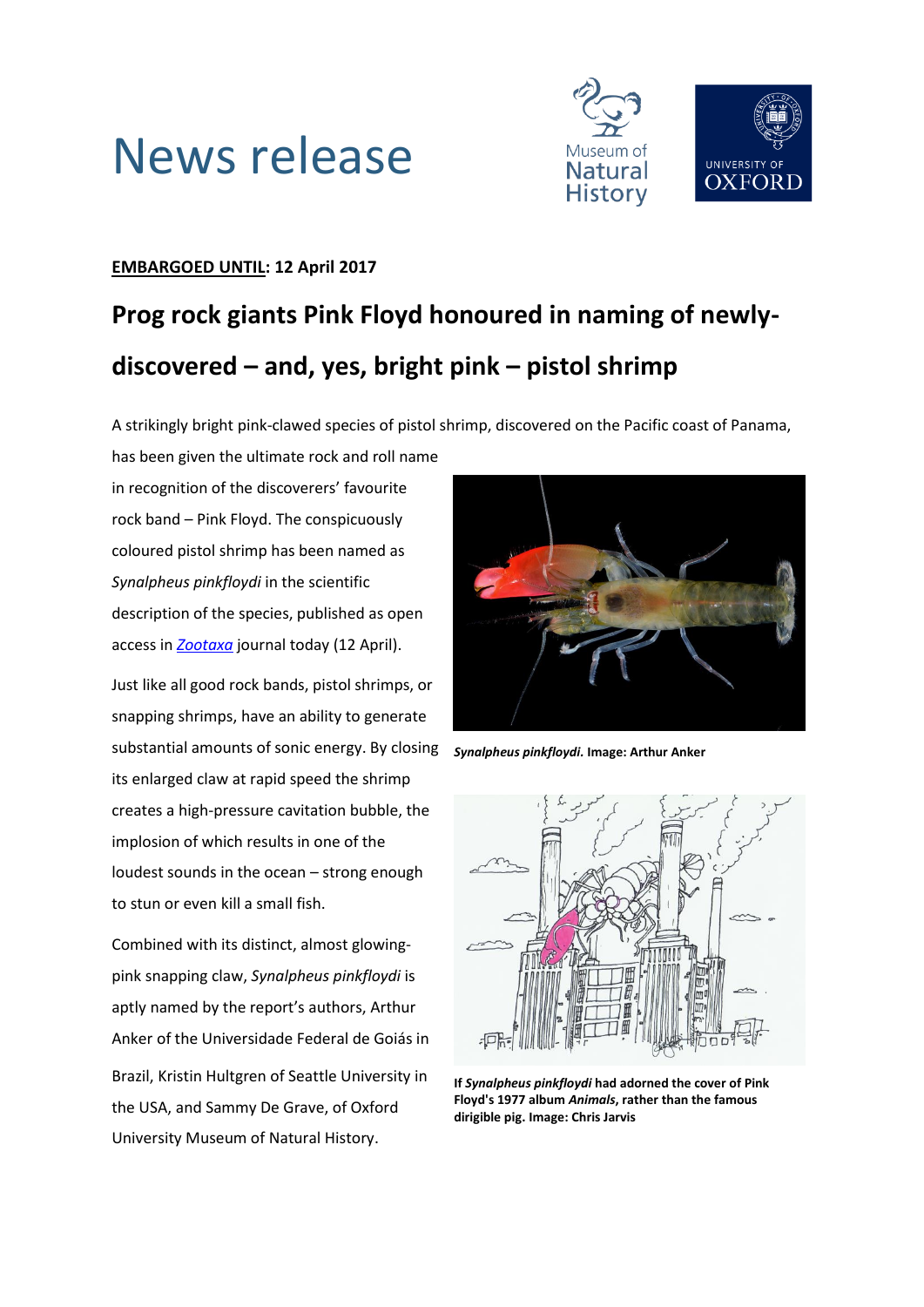De Grave, Head of Research at the Museum of Natural History in Oxford, has been a life-long Pink Floyd fan and has been waiting for the opportunity to name the right new species after the band.

"I have been listening to Floyd since *The Wall* was released in 1979, when I was 14 years old. I've seen them play live several times since, including the Hyde Park reunion gig for Live8 in 2005. The description of this new species of pistol shrimp was the perfect opportunity to finally give a nod to my favourite band," he says.

Arthur Anker, the report's lead author, says:

"I often play Pink Floyd as background music while I'm working, but now the band and my work have been happily combined in the scientific literature."

*Synalpheus pinkfloydi* is not the only pistol shrimp with such a lurid claw. It's closely-related and similar-looking sister species, *Synalpheus antillensis*, scientifically described in 1909, is found in the

western Atlantic, including the Caribbean side of Panama. But the authors of the new paper found that the two species show considerable genetic divergence, granting *S. pinkfloydi* a new species status and its very own rock and roll name.

Animals feature frequently in the Floyd backcatalogue. Indeed, the 1977 album *Animals* includes tracks titled *Dogs*, *Sheep*, and a suite of music dedicated to pigs. Then there's *Several Species of Small Furry Animals Gathered Together in a Cave and Grooving* 



*Another Shrimp in the Wall* **featuring** *Synalpheus pinkfloydi,* **the Oxford University Museum of Natural History building, and other Pink Floyd references. Artwork by Kate Pocklington.**

*with a Pict* from 1969's *Ummagumma*. In fact, other biologists have already named a damselfly after that album: *[Umma gumma](https://en.wikipedia.org/wiki/Umma_gumma)*, in the family Calopterygidae. However, until today there have been no crustacean names known to honour the band.

**The images in this release are available to download at (please credit creators): [https://www.dropbox.com/sh/i5a83isgjbljmbe/AAAzI6jlg3y4Tp\\_fdouzY3mMa?dl=0](https://www.dropbox.com/sh/i5a83isgjbljmbe/AAAzI6jlg3y4Tp_fdouzY3mMa?dl=0)**

**For further information:**

Sammy De Grave Head of Research